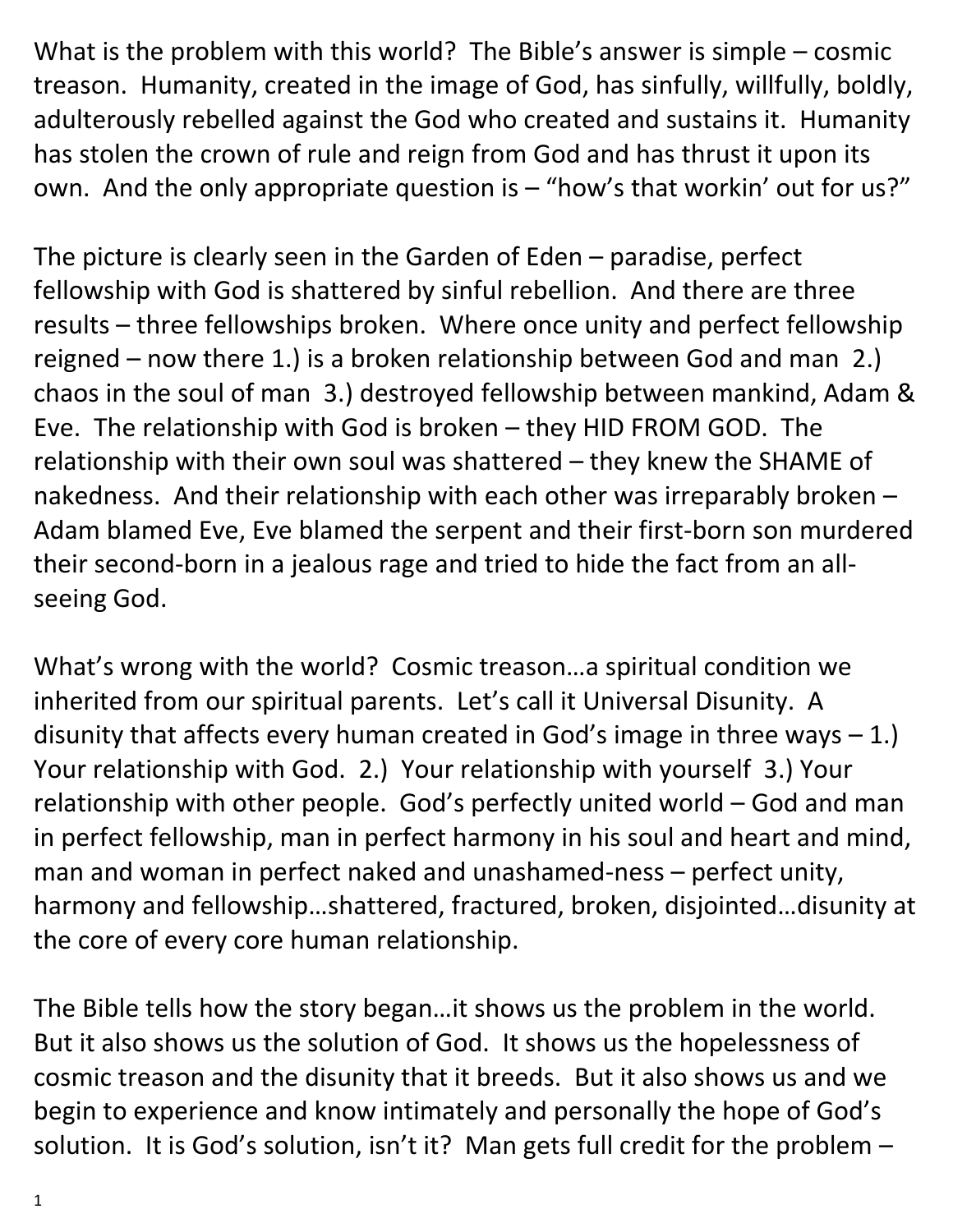zero marks for the solution. God, and God alone, could make right the wrong you and I have done.

In the beginning God… In the middle God… In the end God… And Pastor Carr set the stage for this sermon last week as he preached on the doctrine of the Trinity. I missed most of his sermon as I was downstairs with the kids for a bit…(I read his manuscript this week to catch up, you can get those online you know)…but almost the first words out of his mouth when I walked into this room last week was "theology is not boring!" And as a man who has a master's degree in Theology, I want to say a hearty "Amen!" And as a man with a French degree, I'm tempted to call this sermon, "Theology isn't boring – Part Deux!"

Because you simply can't call theology boring and be a Christian. Is that putting it too firmly? Let me try it again – you simply can't call theology boring and be a Christian. Nope, that wasn't too strong.  $\odot$  Theology is how you became a Christian. Theology is how you stay a Christian. Theology is how you die a Christian. Jesus loves me, this I know, for the Bible tells me so. That is the deep, child-like theology of the Christian life – from beginning, to end, and right-way thought he middle journey of the Christian life.

The doctrine of the Trinity is anything but boring. [LEWIS QUOTES…] A couple weeks ago I was browsing in the library down the hall and stumbled upon C.S. Lewis' book, The Four Loves…a book I had put on my "to read list" just a few days earlier. So I checked it out, and read it. Here is a paragraph I read just this week. This was pleasure reading, not sermon prep…but it was just another reminder of how the trinity and theology are anything but boring

Lewis writes this - "In God there is no hunger that needs to be filled, only plenteousness that desires to give. The doctrine that God was under no necessity to create is not a piece of dry scholastic [ed. theological] speculation. It is essential. Without it we can hardly avoid the conception of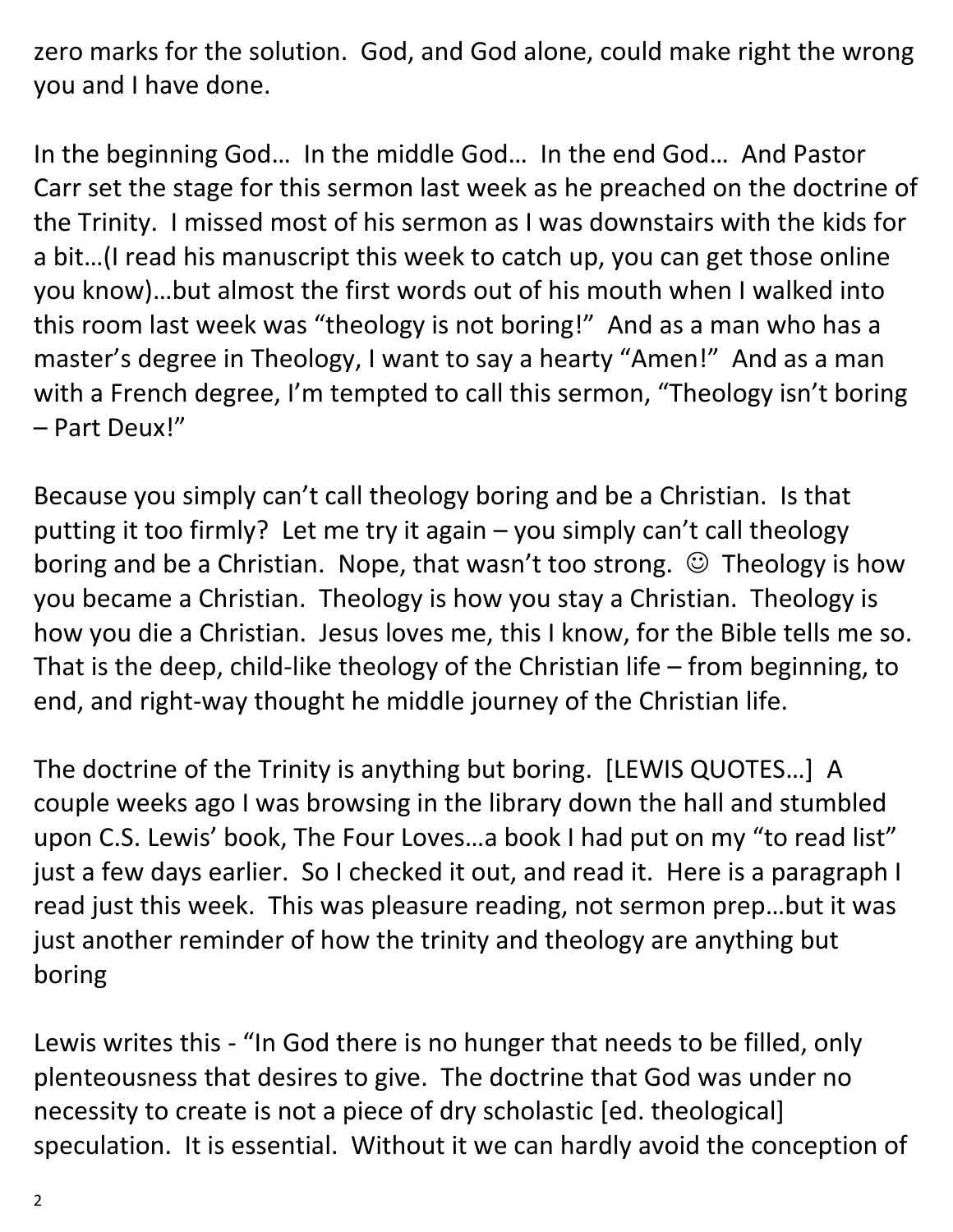what I can only call a 'managerial' God; a Being whose function or nature is to 'run' the universe, who stands to it as a headmaster to a school or a hotelier to a hotel. But to be sovereign of the universe is no great matter to God. In Himself, at home in 'the land of the Trinity', he is Sovereign of a far greater realm. We must keep always before our eyes that vision of Lady Julian's in which God carried in His hand a little object like a nut, and that nut was 'all that is made'"

What a great picture…God at home in "the land of the Trinity"…where he is Sovereign of a far greater realm than this little nut of a universe in which we are just a small minute spec. If we don't keep the doctrine of God and his sovereignty and his tri-unity clear…then we fall into dangerous errors of thinking about God like he is a manger or a headmaster or a hotelier.

And then a couple nights later, I was rereading Lewis' classic Mere Christianity as I went to bed. I've read it 4 or 5 times, but I had never noticed that the last 1/3 of the book is called Beyond Personality: or First Steps in the Doctrine of the Trinity. That got my attention. Again, I wasn't preparing for a sermon, I was just reading for pleasure, because I tend to think theology unboring and Lewis one of the most unboring theologians ever. And suddenly I was reading these lines – "Everyone has warned me not to tell you what I am going to tell you in this last book. They all say 'the ordinary reader does not want Theology; give him plain practical religion.' I have rejected their advice. I do not think the ordinary reader is such a fool. Theology means 'the science of God', and I think any man who wants to think about God at all would like to have the clearest and most accurate ideas about Him which are available."

Lewis rejects the notion that what the ordinary reader wants or needs is practical religion. No, he thinks that they, and you (isn't that why you are here this morning?) want to think about God and worship God with clear and true ideas about him. But it isn't but a few pages before Lewis starts getting very PRACTICAL with his THEOLOGY…and it is about the Trinity…so it leapt off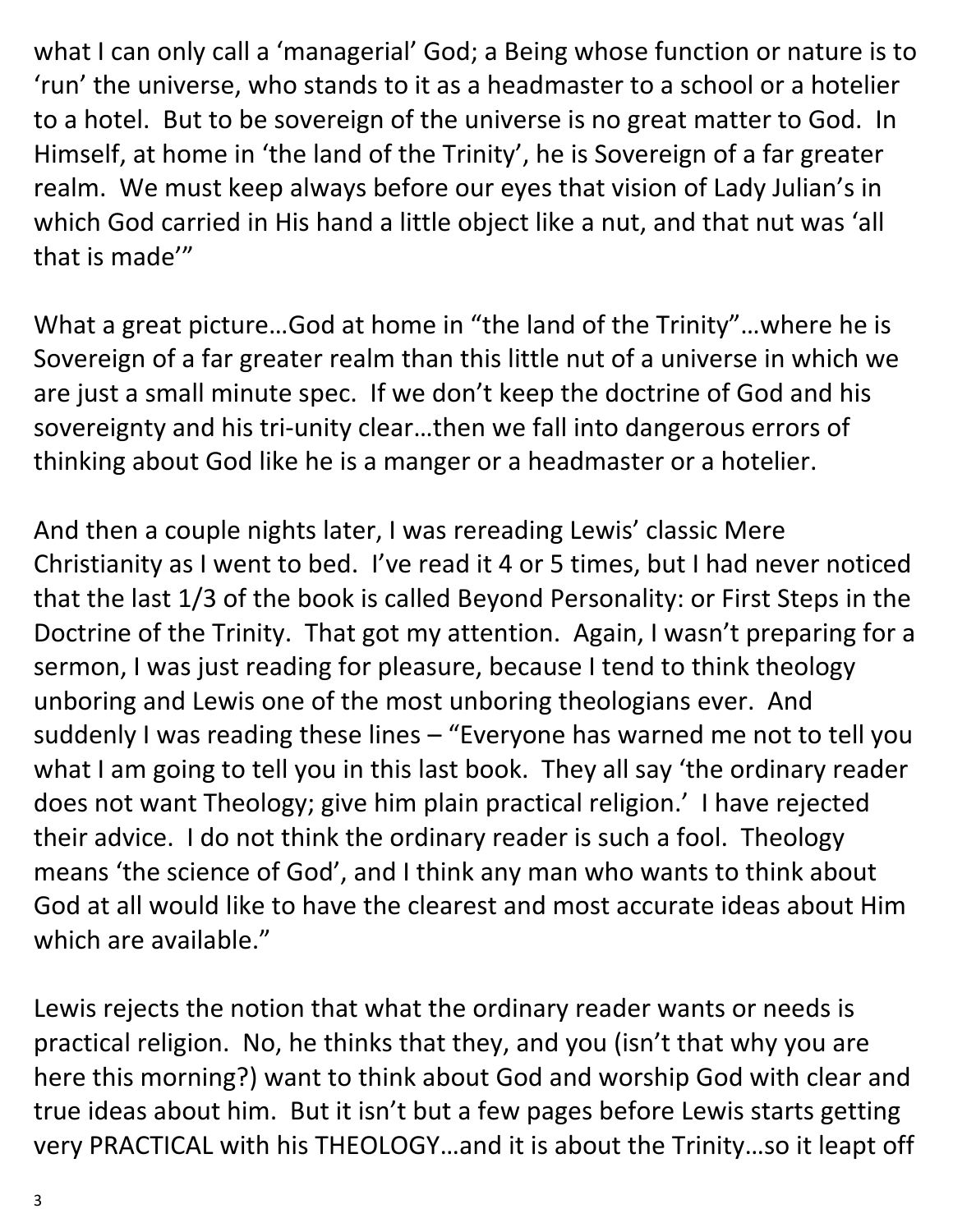the page at me…so please, bear with me, as I quote just a bit more…because Lewis does such a good job of showing just how practical theology is, and just how important it is that we get our theology right.

"Before going on, notice the practical importance of this. All sorts of people are fond of repeating the Christian statement that 'God is love'. But they seem not to notice that the words 'God is love' have no real meaning unless God contains at least two Persons. Love is something that one person has for another person. If God was a single person, then before the world was made, He was not love. Of course, what these people mean when they that God is love is often something quite different: they really mean 'Love is God'. They really mean that our feelings of love, however and wherever they arise, and whatever results they produce, are to be treated with great respect. Perhaps they are: but that is something quite different from what Christians mean by the statement 'God is love'. They believe that the living, dynamic activity of love has been going on in God forever and has created everything else. And that, by the way, is perhaps the most important difference between Christianity and all other religions: that in Christianity God is not a static thing – not even a person – but a dynamic, pulsating activity – a life, almost a kind of drama. Almost, if you will not think me irreverent, a kind of dance…"

Now all of this is a bit of a recap from last week…the significance of the trinity, the tri-personal God of the Bible whom we love and worship and adore as Christians. But it is also a plea…Theology Isn't Boring – Part Deux. Because a Christian who thinks theology is boring is cutting off the branch they are sitting on…the branch that bears their very existence. What would we think of a gardener who thinks roots and water and sunlight are boring because they only like blooms and fruit? Or a roofer who thinks that concrete foundations and 2X4 stud walls are boring? Or a car racer who thinks the marvels of internal combustion pale in comparison to the marvelous round wheel he holds in his hands? Let's not be so foolish my dear Christian friend – theology is anything but boring.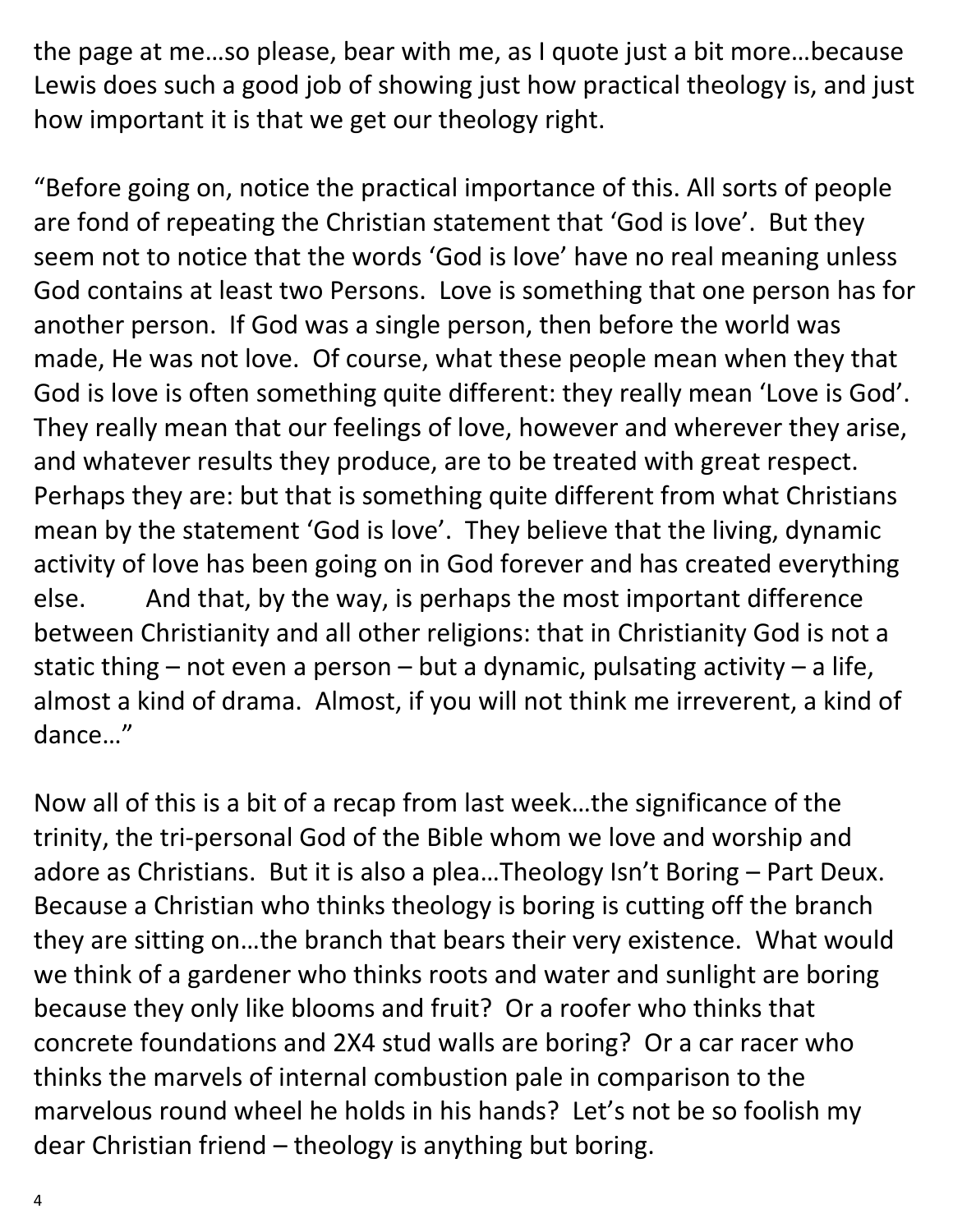And the theology of the Trinity is one in which we see the inter-personality of God, the love of God, the fullness and completeness of God overflowing out into his creation. We see that the whole idea of unity comes into existence because of the intimate relationship that exists between God the Father, God the Son and God the Holy Spirit.

But the love of the Trinity overflowed in creation, and created this world…created you and me. And as we said earlier, cosmic treason and spiritual rebellion among men and women has meant that a world intended to reflect the unity of the Trinity – perfect fellowship between God and man, man within his own soul, and men and women in relationship with each other – instead of reflecting unity has been filled with disunity and strife and chaos.

But the great storyline of the Bible is that God didn't simply leave this world filled with disunity. He broke into the world…God became a man in the person of Jesus Christ and began the process of reunifying all things. I want us to look at the book of Ephesians to see God's Plan for Unity in the world and in the church. So turn to in your Bibles to the book of Ephesians, we are going to spend the rest of our time together this morning there.

And the apostle Paul begins the book of Ephesians with perhaps the greatest theology in the Bible. It is definitely the greatest single sentence in the Bible! Because even though you can't tell in your English Bible…Ephesians 1:3-14 is one long sentence in Greek! I wish we had time to read it all, as Paul tells us of the riches of our salvation and inheritance because of the work of our Triune God. Adoption as sons through Jesus Christ (v. 5), sealed by the Holy Spirit who is the guarantee of our inheritance (v. 13-14), all to the praise and worship of the God and Father of our Lord Jesus Christ (v. 3). It really is one of the most beautiful bits of theology in the Bible!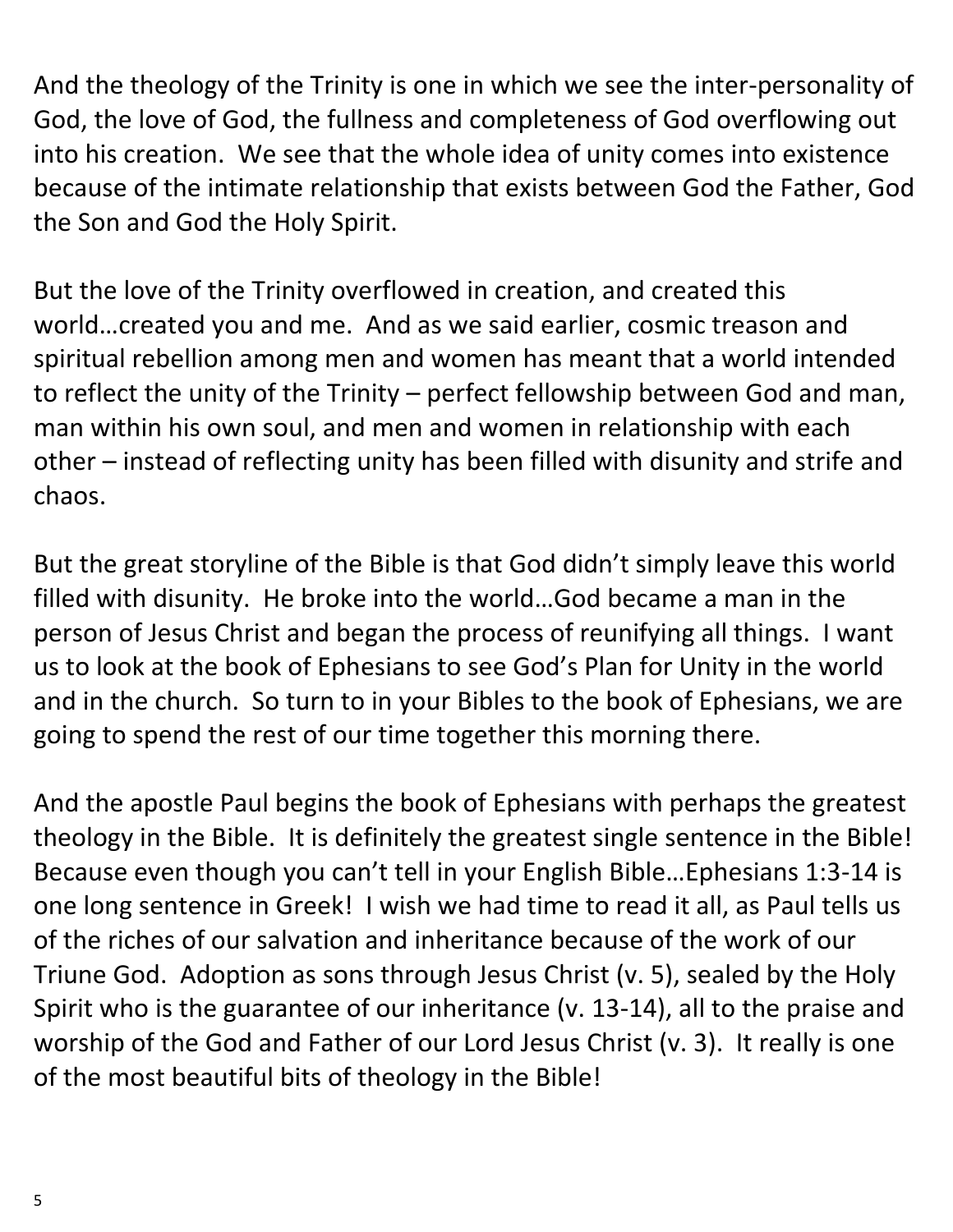And right in the middle of this long run-on sentence is verses 9-10 – look at these verses with me –

David Martin Lloyd-Jones said this about these two verses: "I do not hesitate to assert that we have in these verses the key to understanding the chief practical purpose of the letter to the Ephesians, even more- the entire message of the Bible." Ephesians 1:9-10 - "…making known to us the mystery of his will, according to his purpose, which he set forth in Christ as a plan for the fullness of time, to unite all things in him, things in heaven and things on earth." God's desire, his will…this mystery which for long ages had been concealed but which is now being made known – God's desire is that Jesus Christ would be the one who would bring unity to the universe.

In verses 15-23, we can read one of the most beautiful prayers in the world, as Paul weaves theology and doctrine into a prayer for the church at Ephesus. It is gloriously rich…but we have to skip to the end. Look how Paul ends his prayer in verses 22-23, as he declares the reality of Jesus Christ in our world. "And he put all things under his feet and gave him as head over all things to the church, which is his body, the fullness of him who fills all in all."

God's plan is to unite all things in Christ. He has made Christ supreme in this world. All things are under his feet…he rules over it all. And he has been made the head of the church, which is his body. And here we are this morning as living proof of this biblical text. But how does this happen? How will this happen? Well the next verses in Ephesians, 2:1-10 tell us how…and they are rightly some of the most famous verses in all the Bible. And we see that Jesus Christ is all over these verses…because he is the beginning, the end, the goal of our salvation…it is all about Christ from beginning to end.

But it begins with bad news – with us being dead in trespasses and sins, as we all are, born inheriting the original sin of Adam. V. 3 says we all once lived this way…we were all by our very nature children of wrath. We all have known the disunity in our souls because of our sinful cosmic treason. We've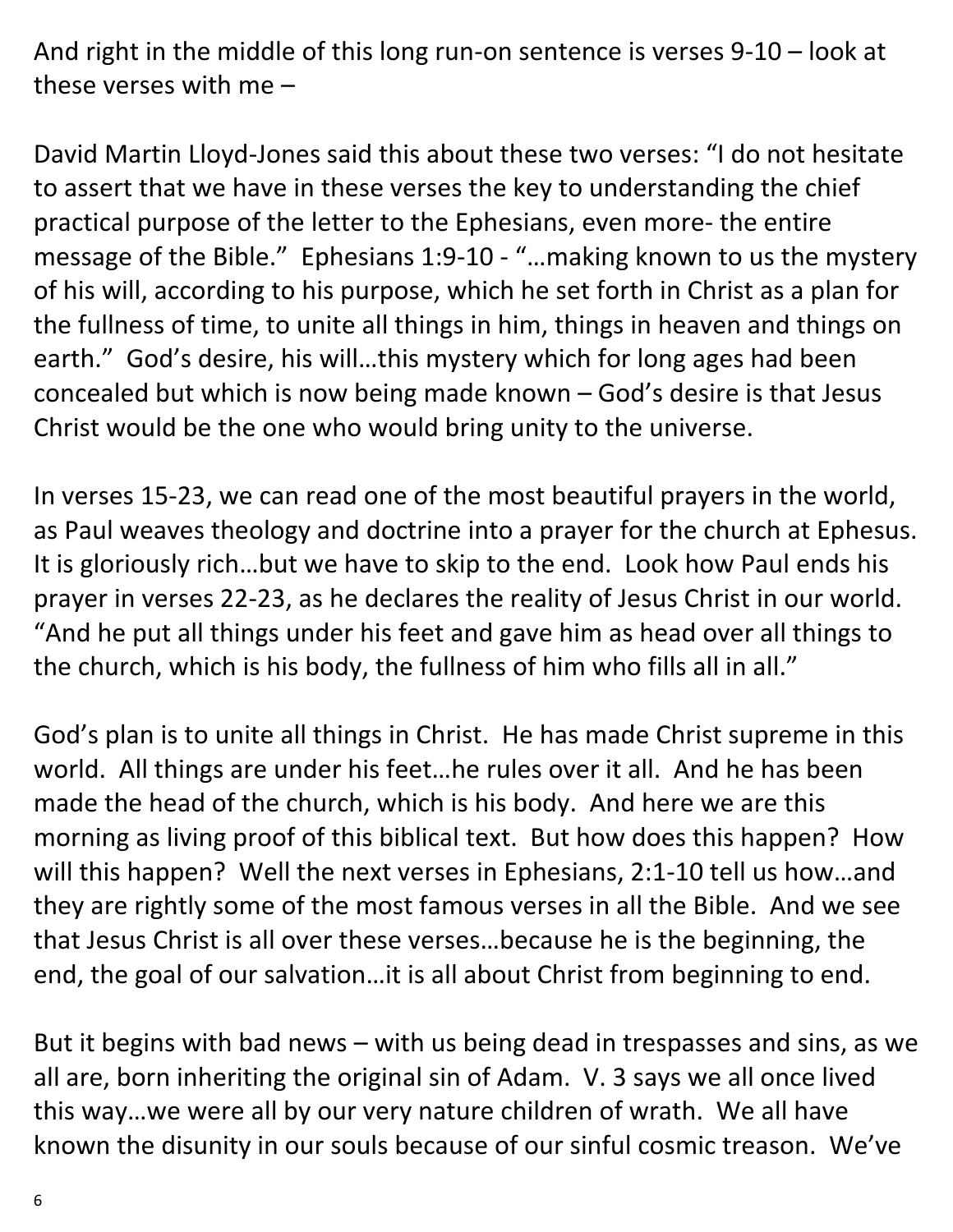all known the effects of sin because of our broken relationships with others, our broken relationship with God. We contribute to the disunity in the world – we know its devastation, we've caused the devastation. It is a hopeless case…a desperate and bleak case if we are left to ourselves.

But we aren't…thank God we aren't…because then God himself does something, God acts, he reveals the mystery of his plan of redemption into the world. V. 4 – But God, being rich in mercy, because of the great love with which he loved us, even when we were dead in our trespasses, made us alive together with Christ. And look at verse 6 – God raised us up with him and seated us with Christ in the heavenly places…and his kindness towards us in Christ Paul says is a display of God's immeasurably rich grace and kindness. Theology boring? We are dead. God makes us alive. Could it be any more glorious and practical than that?

And then look at how Paul describes Christians in verse 10 – he calls us the workmanship of God. Created how? Created in Christ. Why? For good works which God prepared beforehand that we should walk in them. The unity of God comes and does the work of restoration in our lives. We have a restored relationship with God, forgiveness of sins through God's mercy and grace, and a new life of good works. In another place Paul says there is no condemnation for those who are in Christ Jesus (Romans 8:1) and that having been justified by faith we have peace with God (Romans 5:1). No condemnation. Peace with God.

But God's unity plan in Christ goes even deeper than that. In the next section of Ephesians, 2:11-22, God shows that the gospel of Jesus Christ is meant to bring unity amongst those who are united with God by grace through faith. And we should notice first that it is a Trinitarian unity…look at verse 18 – "For through him [ed. that is Christ] we both have access in one Spirit to the Father." Christ brings us into relationship with the Father through the Spirit.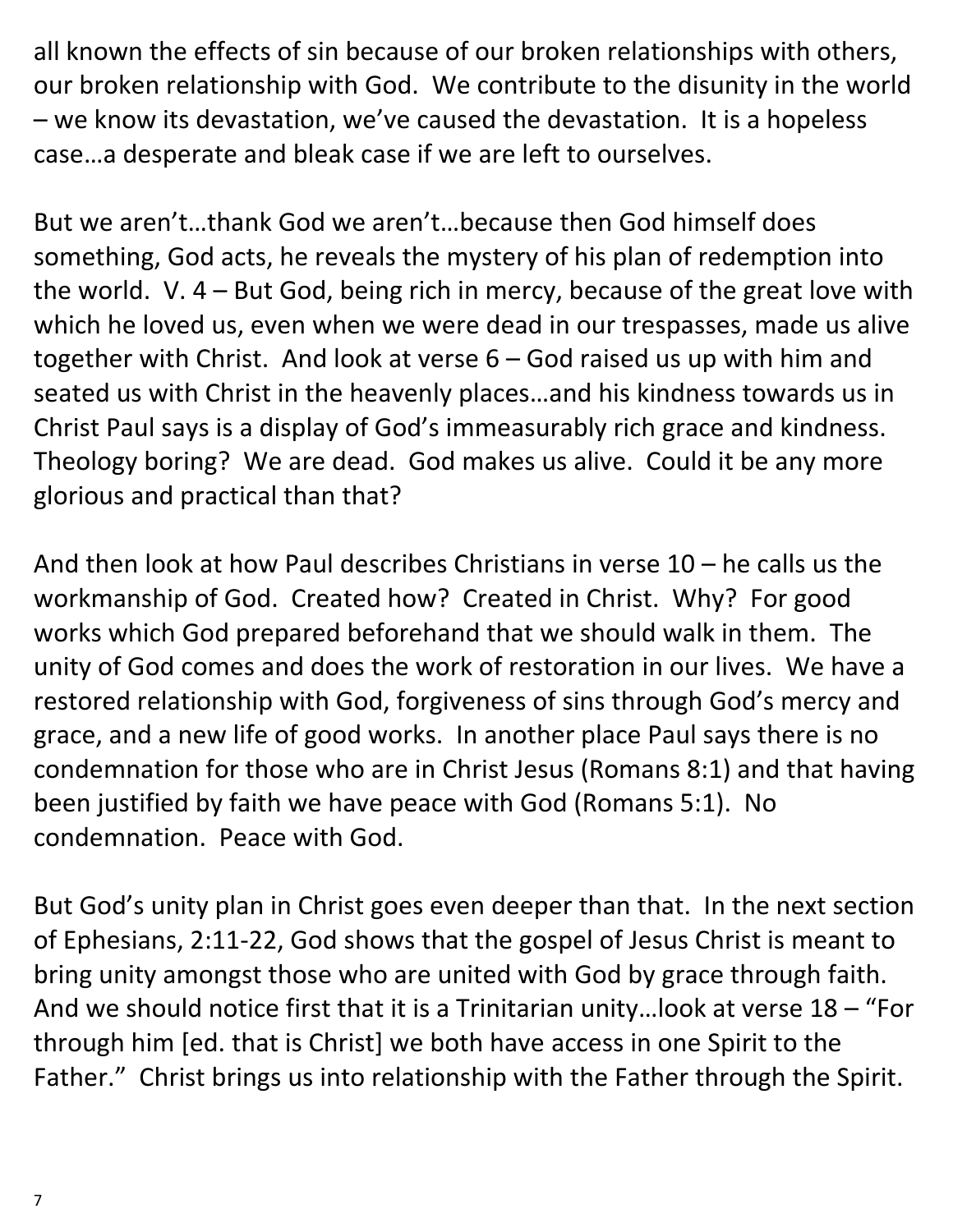But who is the "both"…verse 18 says, "we both have access"…what is that referring to? We this whole section, vv. 11-22, is about the fact that both Jews and Gentiles have been brought together through the gospel of Jesus Christ. This section is very similar to the previous section…there is a progression very similar to vv. 1-10…you can see it in the words "at one time" in verse 11…"but now" in verse 13…and final "so then you are no longer" in verse 19.

And just as verses 1-10 are about the work of God in bringing salvation to sinners through Christ. This section is about God bringing unity between Jew and Gentile through that same gospel, though the same redeeming work of Christ upon the cross. The heart of the passage is there in vv. 14-16 of chapter  $2$  – we see that Paul says that what Christ has done has done away with hostility…that word hostility occurs twice here. What God has done in Christ has broken down the dividing wall of hostility that existed between God and man…but then also between Jew and Gentile.

Most of you will know that Jews despised Gentiles…verse 11 says that Jewish called them the "uncircumcision" in a derogatory way. And since before Christ the Jews were God's chosen people verse 12 tells us the desperate situation Gentiles, non-Jews found themselves in – they were separated from Christ, alienated from the commonwealth of Israel, strangers to the covenants of promise, having no hope, and without God in the world. Things were desperate for the Gentiles apart from Christ. But now…verse 13…now in Christ those who were far off have now been brought near.

Then these key verses in  $14-16$  – "For he himself is our peace, who has made us both one and has broken down in his flesh the dividing wall of hostility by abolishing the law of commandments expressed in ordinances, that he might create in himself one new man in place of the two, so making peace, and might reconcile us both to God in one body through the cross, thereby killing the hostility."